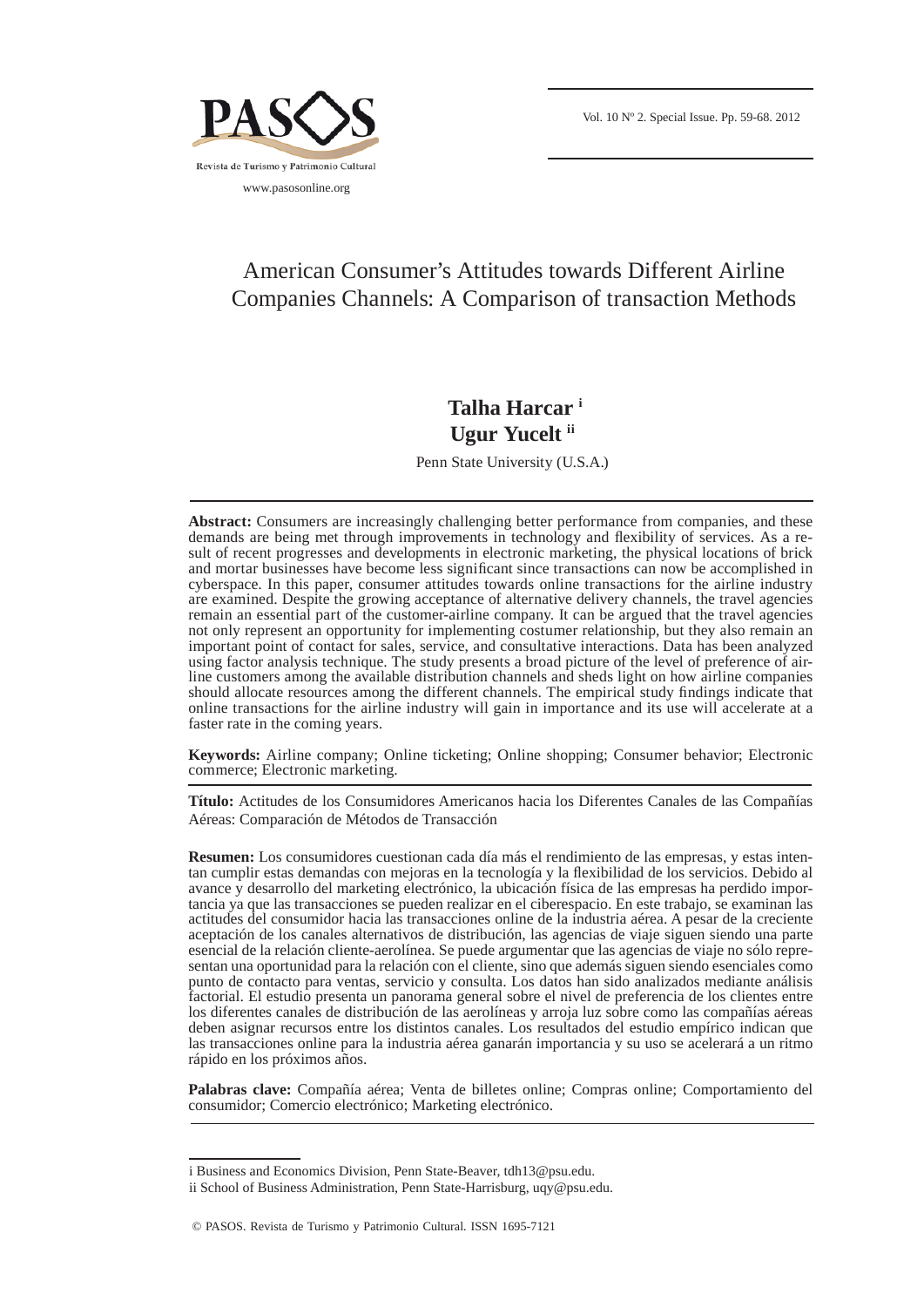#### **Introduction**

Since 1995, the Internet has become the way of life for millions of people worldwide. Accordingly, the number of regular internet users became 130.6 million at the end of 1999. The industry analysts have estimated that the number of Internet users will be increased one million every month. With this rate of increase, there are now almost 2 billion Internet users in 2010, and the Internet has provided consumers more control in accessing information on products and services (Law and Leung, 2000; and internetworldstats.com, 2010). The reasons of this worldwide acceptance of the Internet are its benefits to its users. It can be used  $24/7/365$  times within a year, it offers lower prices and a large variety of goods and services, it is an effective way of communication, it is used for online banking and college education, product searching and online training/ seminars, and researching and buying on line (Besette, 2010). In addition, another study using multiple regression analysis showed evidence that security/privacy, word of mouth, good online experience, quality of information, and brand reputation are significant elements affecting online brand trust in the airline industry in Malaysia (Alam and Yasin, 2010).

However, the use of the Internet as an airline ticket purchase channel is not fully developed, because consumers use the Internet for research of airlines and airfare not for purchase of tickets as like many other product and service categories. Consumers pull for online content - they decide when, where, what, and how much commercial content they wish to view. Accordingly, the Internet allows consumers to reach a large variety of products and services from companies around the world. (Ko et al 2004 and Lim et al, 2010). A study (Manzona and Valpuesta, 2009) demonstrated that the profile of passengers who are more likely to make their bookings online is that of a young person between 15-30 years of age, more likely to be female, a students with high academic level, an habitual traveler, who is booking a trip that is not very complex or is to a destination that is already known. On the other hand, male internet users are 50-65 years old, on a business or short trip and requiring the services of a travel agency. In addition, Lee and Cheng (2010) discover that there is no significant difference between online and offline agencies in terms of total customer satisfaction; however, online agencies offer lower prices and faster service leading to switching from offline to online travel agencies.

Similar to all online purchases, airline ticket purchase is not immune to taking risk. Therefore, studies suggest that the most appropriate and effective way of minimizing online risk is through establishing trust (Kolsaker, Lee-Kelly and Choy, 2004). Accordingly, Ruiz-Mafe et al. (2009) identified risk dimensions as *performance risk* that includes the consumers' fear that products and services acquired may not meet their expectations. *Psychological risk* means fear of loss of self esteem due to wrong choice of product/service. *Time risk* is wasting time associated with online ticket purchase. *Social risk* relates to an unacceptable choice that it is considered embarrassing. *Privacy risk* is personal information that may be shared with others without the person's knowledge. Another study (Kim, Qu and Kim, 2009) stated that security risk is the most important predictor of the overall risk regarding the online purchase of air tickets. On the other hand, non-purchasers perceived a higher risk than online purchasers in terms of performance, security, financial, psychological, and time risks.

The travel industry was stricken during the recession as consumers and business travelers scaled back spending. Because of the diminishing waning revenue, airlines started to cut capacity and costs and charged customers for everything from beverages to checked luggage. With little left to slash, the airlines have been looking at their distribution-system costs as the next big frontier in terms of cutting expenses (Tibken, 2010). In recent years, airline companies have increasingly adopted internet-based systems to conduct traveling operations with other businesses, private consumers, and government departments/agencies. The airline industry is continuously enhancing and expanding services on the internet, including flight booking, payment options, electronic check-in, tracking of ticket prices and lost items, flight schedules, monitoring transaction history, customers' loyalty programs etc. One study in the Spanish Airline market showed that those more likely of making purchases by phone were male, middle-aged, on a business or short trip, and usually using a travel agency. Finally, passengers who are over 65 years of age, with a lower academic level, who use a travel agency and are going to make a more complicated journey, are more likely to purchase their *tickets* through traditional channels *(*Manzano and Valpuesta, 2009). Additionally, more hybrid travel arrangements will increase the attractiveness of the Internet across more diverse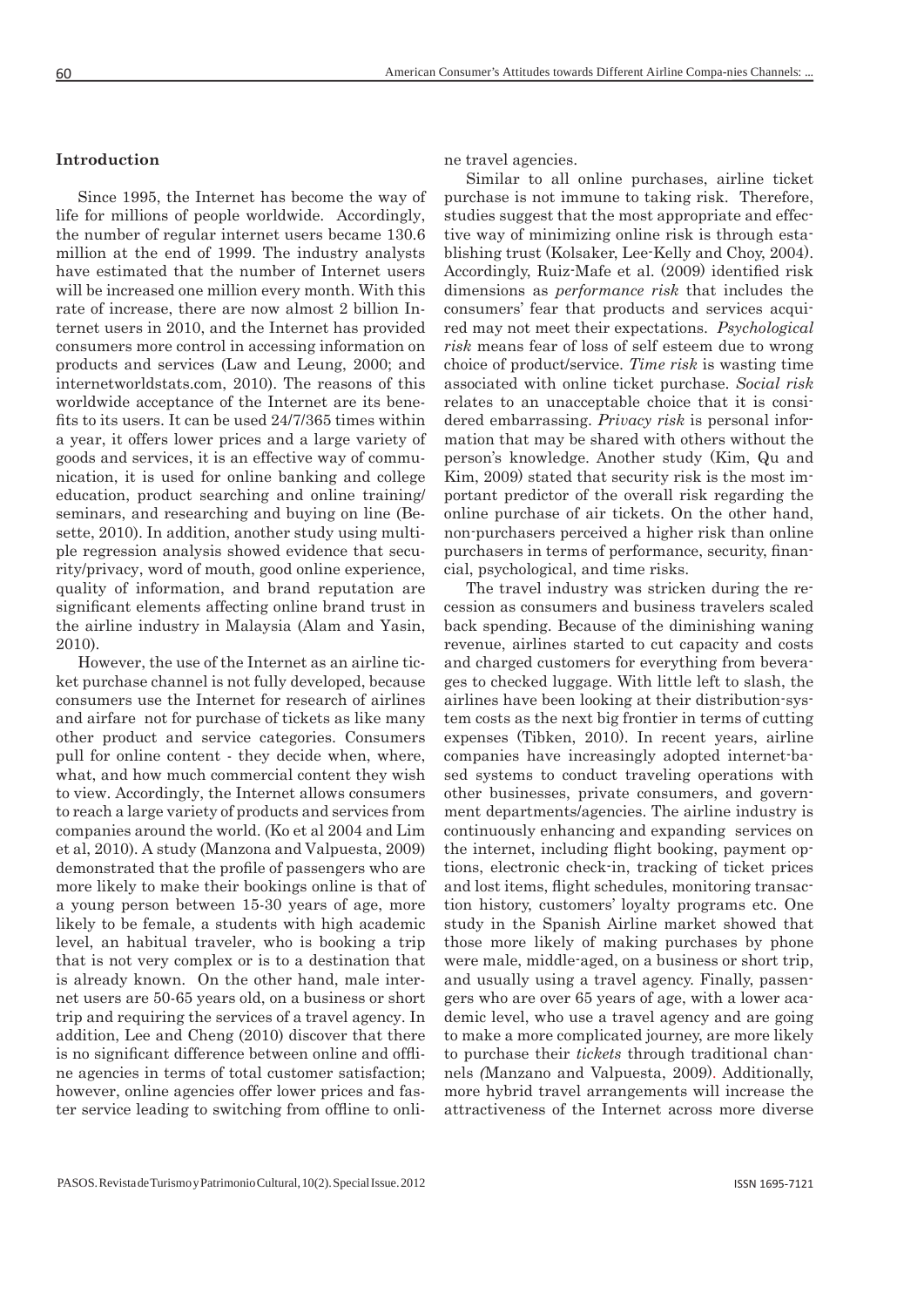population strata. The results also show significant differences in the selection criteria of airline companies' online customers and traditional customers. This empirical study also offers important policy suggestions to current airline company managers in the study area. The customer survey also showed that customer channel preferences are different from actual usage rates.

#### **Research questions and purpose of the study**

A growing number of consumers recognize that online functions save time, and on the other hand airline industry believes that the Internet ties their best customers more closely to their organization. On the other hand despite the efforts of airline companies towards getting consumers to take advantage of Internet purchases, the travel agencies remain an essential part of the customer-airline interaction. It can be argued that the travel agencies not only represent an opportunity for implementing customer relationship, but it also remains an important point of contact for sales, service, and consultative interactions. Consumers are increasingly challenging better performance from companies, and these demands are being met through improvements in technology and flexibility of services. Since the Internet usage has been growing in recent years, research opportunities on online and offline purchasing behaviors have become more important. Therefore, offline and online purchasing experiences have been studied and researchers have tried to identify differences regarding those two groups of consumers (Hamilton and Thompson, 2007; Ko, et al., 2004; Zhang, 2006; Wang, 2009). As a result of recent progresses and developments in electronic marketing, the physical location of several companies has become less significant since transactions can now be accomplished in cyberspace. Internet has provided consumers more control in accessing information on products and services. Consumers pull for online content - they decide when, where, what, and how much commercial content they wish to view.

The Internet allows consumers to reach a large variety of products and services from companies around the world (Ko et al., 2004; Lim et al., 2010). The travel industry was stricken during the recession as consumers and business travelers scaled back spending. Because of the diminishing waning revenue, airlines started to cut capacity and costs and charged customers for everything from beve-

rages to checked luggage. With little left to slash, the airlines have been looking at their distributionsystems in order to cut expenses (Tibken, 2010). In recent years, airline companies have increasingly adopted internet-based systems to conduct traveling operations with other businesses, private consumers, and government departments/agencies. The airline industry is continuously enhancing and expanding services on the internet, including flight booking, payment options, electronic check-in, tracking of ticket prices and lost items, flight schedules, monitoring transaction history, costumers' loyalty programs etc.

#### **Methodology**

#### *Data Collection*

The data for this study was collected through self-administered questionnaires that were administrated in rural parts of Western Pennsylvania (Beaver, Allegheny, and Butler counties). Stratified sampling with proportional allocation was used for sampling. The data was collected through a drop-off and pick-up method among a sample of 300 Beaver, Allegheny and Butler county residents. The dropoff/pick-up is a data-gathering technique that includes the advantages of both personal interviews and self-administered questionnaires Imperia et al 1985). Interviews were conducted by marketing research students under the supervision of one of the researchers in each locality. Respondents were randomly contacted by telephone at their workplace or their home and asked if they wanted to participate to this study. For those who agreed to participate, a questionnaire was delivered to their given address, and they were asked to complete the questionnaire at their most convenient time. Arrangements were then made to pick up the completed questionnaires at a specified time, generally ten days later. The survey instrument was left at each pre-selected household, and approximately 10 days later the surveys were personally retrieved by the selected students of Beaver campus of Pennsylvania State University. A total of 325 questionnaires were retrieved, but, only 319 usable questionnaires were attained due to incompleteness and other survey operations problems.

#### *Measurement Development and Questionnaire Design*

A variety of dependent and independent constructs and measures have been employed to iden-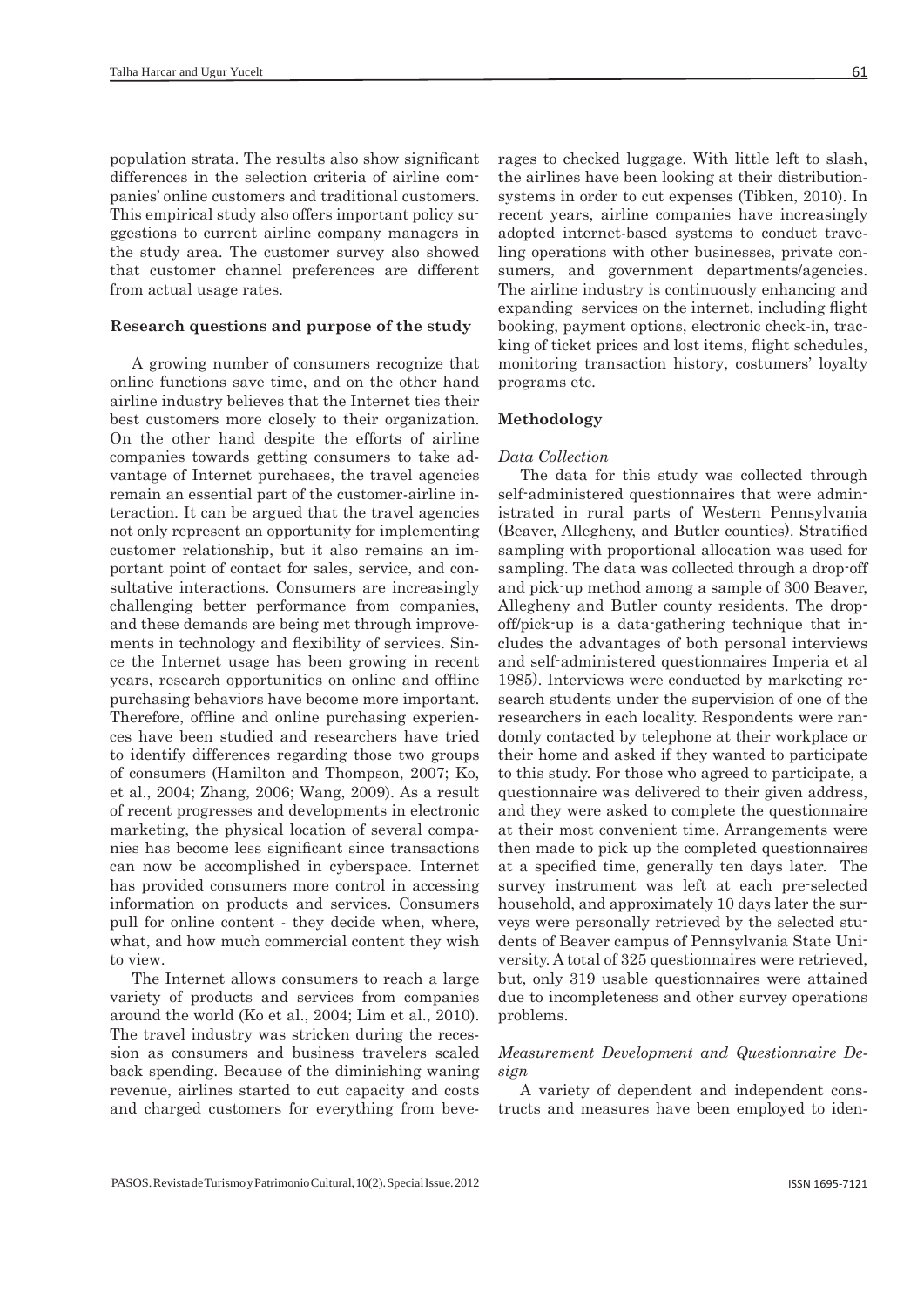

Figure 1. Online Airline Tickets Attitude Model

tify the drivers of online ticket attitudes. There is no recognized design that can be directly applied to operationalize the constructs of consumer attitudes towards online tickets proposed in this study. The measures used in this study came from a number of different sources. Some items of the constructs were developed by the researchers, while some were adopted or modified from previous researches. (Table 1).

The questionnaires were divided into four parts. The first part deals with general usage patterns of the Internet and examines how frequent respondents use the Internet in a week and the amount of online tickets they buy on the Internet. The independent variables were online ticket perceptions. Each item was formulated as a statement for which the subjects had to indicate the extent of agreement on a 7-point scale going from (1) strongly disagree to (7) strongly agree. The 22 items are listed in Table 1. In the questionnaire the items were actually randomly ordered. The third part in order to measure online ticket attitude included three questions a) willingness to buy, b) recommendation and c) probability to consider buying online in the future were used with a Likert scale from  $(5)$  definitely willing to buy, recommend, will buy in the future to (1) definitely not willing to buy, not recommend and not buy in the future. Final part includes a number of demographic information of the respondents.

### **Findings**

#### *Demographic Characteristics of Respondents and Online Ticket Purchase*

The data set consists of 136 online tickets purchasers (47.4 %) and 151 traditional travel agency purchasers (52.6 %). The demographic and socioeconomic profile of the respondents is presented in Table 2.

To assess the statistical significance of differences in demographics and online ticket usage cross tabulation and a Chi-square test of association were performed. A close examination of the profile depicts that while online ticket customer and travel agency customers showed statistically significant differences in demographic characteristics. Online ticket users were mostly male, high income earners consisted of younger age groups, held more professional, and trade related types of jobs, craftsman, students and unemployed.

The sample consisted of about 49.5 male and 50.5 female bank customers. Online ticket web service female users are 38.6 % of the total female sample while 56.3% of male respondents are online ticket users. The ratios for nonusers related to gender are 61.4% female versus 43.7% of males. About 51.7% of 25 years and younger group were online ticket users, online ticket users have the highest ratio 57.3 % of the 26-45 year group, between 45-65 years old group account (47.7%) for online ticket practices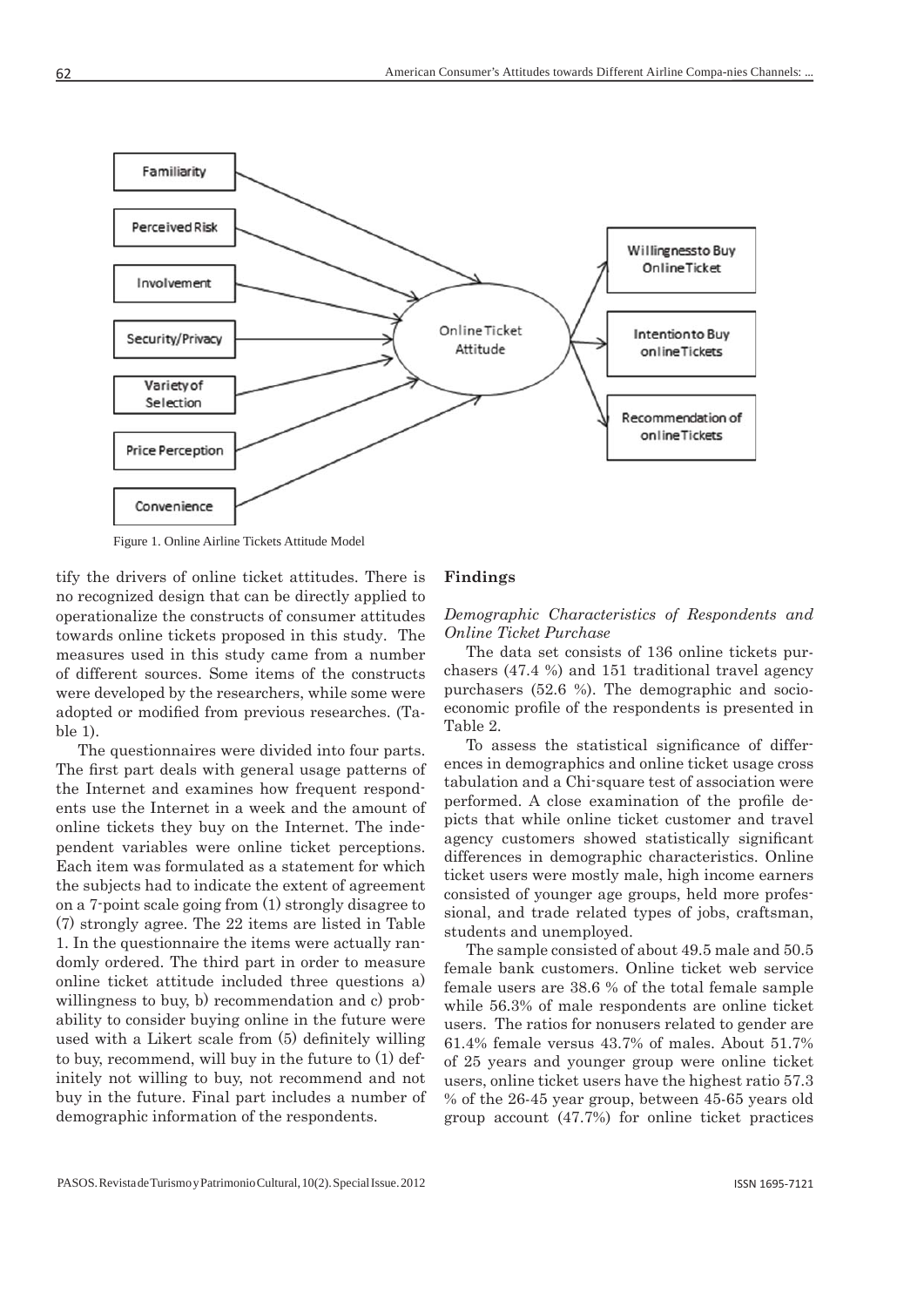| <b>Perceived Risk</b>                                                                                                                                                                                                                                                                                                                                       |                                      | <b>Convenience</b>                                                                                                                                                                                                                                                                                                                 |                                        |
|-------------------------------------------------------------------------------------------------------------------------------------------------------------------------------------------------------------------------------------------------------------------------------------------------------------------------------------------------------------|--------------------------------------|------------------------------------------------------------------------------------------------------------------------------------------------------------------------------------------------------------------------------------------------------------------------------------------------------------------------------------|----------------------------------------|
| 1. My monetary loss resulting from<br>purchasing airline ticket from the website<br>is high.                                                                                                                                                                                                                                                                | (Yucelt and<br>Harcar, 2010).        | 1. Airline websites stores are easy<br>buying experiences $(24/7/365$ working<br>hours/days)                                                                                                                                                                                                                                       | (Yucelt and<br>Harcar $2010$ .         |
| 2. I trust online web site more than<br>traditional travel agent                                                                                                                                                                                                                                                                                            | Syed and<br>Norjaya (2010).          | 2. Generally online reservation and<br>purchasing looks easy to navigate<br>through                                                                                                                                                                                                                                                |                                        |
| 3. My expected failure of service<br>performance if I buy service from the<br>airline website is high                                                                                                                                                                                                                                                       | Shim et. al<br>(2009)                | 3. I always find online ticket purchase<br>have more options than travel agencies                                                                                                                                                                                                                                                  |                                        |
| 4. I do not think it is safe to buy service<br>from the airline website                                                                                                                                                                                                                                                                                     |                                      | 4. I prefer travel agencies to buy tickets<br>because of easiness of purchase (R)                                                                                                                                                                                                                                                  |                                        |
| 5. I feel the risk associated with buying<br>from this airline website is high<br>6. I feel that online purchases are risky<br>because they may lead to financial loss for<br>me                                                                                                                                                                            |                                      | <b>Involvement</b><br>1. I am somewhat of an expert when it<br>comes to finding cheapest fares                                                                                                                                                                                                                                     | Adapted from<br>(Kara et.al<br>2009)   |
| Security/Privacy<br>1. I felt secure in providing personal<br>information for purchasing airline tickets<br>online.<br>2. Websites of airlines companies have<br>adequate security features<br>3. I feel that my privacy is protected<br>when I'm purchasing tickets online.<br>4. I trust airlines' websites with respect<br>to my credit card information | Syed and<br>Norjaya (2010).          | 2. People think of me as a good source of<br>finding information on airline tickets<br>3. I enjoy giving people tips on how to<br>find best deals on the internet<br>4. People think of me as a good source of<br>finding information on airline tickets<br>5. I enjoy giving people tips on how to<br>find best deals on internet |                                        |
| 5. Assures me that I will not be placed on<br>mass mailing lists.                                                                                                                                                                                                                                                                                           |                                      | Variety of Choices<br>1. I find better selections in online travel                                                                                                                                                                                                                                                                 | New items                              |
| <b>Price Perception</b><br>1. Travel agencies charge high services<br>fees<br>2. Airline websites have always special<br>deals<br>3. All ticket fares online/offline are<br>basically the same in price                                                                                                                                                     | Adapted from<br>(Kara et.al<br>2009) | websites<br>2. I buy tickets online because of wide<br>selection of destination<br>3. I find many different ways to get my<br>destination with online reservations                                                                                                                                                                 |                                        |
|                                                                                                                                                                                                                                                                                                                                                             |                                      | <b>Familiarity</b><br>1.I always buy airline tickets online<br>2. I am very familiar with the various<br>online tickets websites<br>3. My experiences with purchasing<br>online were always problematic (R).<br>4. All my previous online airline ticket<br>purchases have gone well                                               | Adapted from<br>Ha and Perks<br>(2005) |
|                                                                                                                                                                                                                                                                                                                                                             |                                      | (R) reverse coding                                                                                                                                                                                                                                                                                                                 |                                        |

Table 1: Measure Used for Online Ticket Purchase Attitudes

while over 65 years old group have the lowest usage rate (12.5 %). Online ticket users comprised 53.6% of university graduates, while the ratios are 60.9% for vocational schools, 44.6% for high schools, 55.6 for secondary school and %16 for primary schools. With regard to occupation, 55.4 % of professionals were using online banking. All other occupation distributed between online banking users and nonusers can be found on Table 2.

Additionally, the time spent on the internet was also investigated. There were statistically significant differences between online ticket users and non-users on internet usage.

#### *Factors Affecting Online Ticket Purchase*

Using the `factor analysis' module in SPSS, the "factors affecting online ticketing/travel agency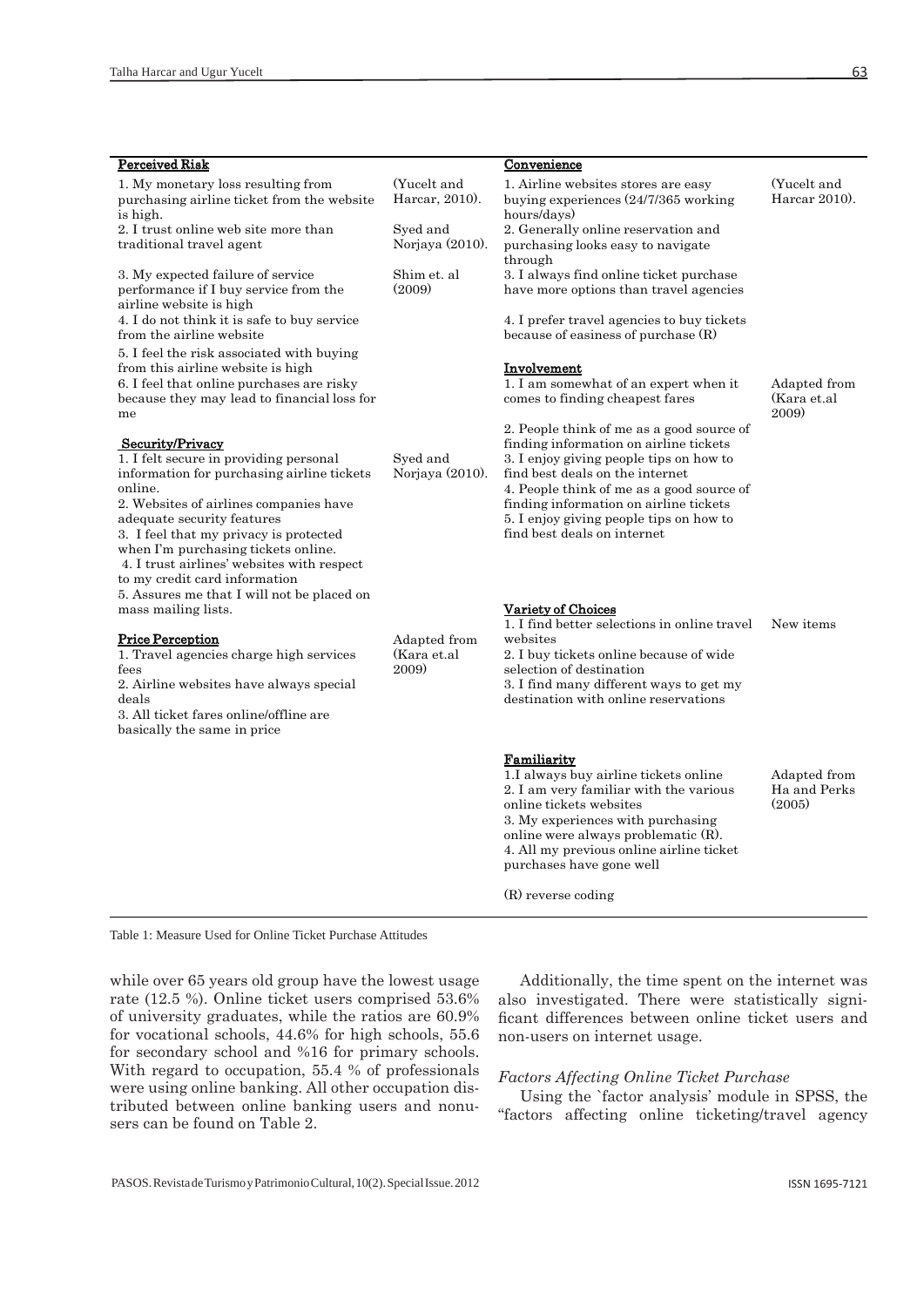|                                          | <b>Online Ticket</b> | <b>Travel Agency</b> | Total | Chi Square    |
|------------------------------------------|----------------------|----------------------|-------|---------------|
|                                          | $(n=136)$            | $(n=151)$            |       |               |
| Gender                                   |                      |                      |       | $9.03$ (*)    |
| Male                                     | 56.3%                | 43.7%                | 49.5% |               |
| Female                                   | 38.6%                | 61.4%                | 50.5% |               |
| Age                                      |                      |                      |       | $14.71$ $(*)$ |
| Under 25                                 | 51.7%                | 48.3%                | 20.9% |               |
| $26 - 45$                                | 57.3%                | 42.7%                | 44.6% |               |
| 46-65                                    | 47.7%                | 52.3%                | 26.1% |               |
| Over <sub>65</sub>                       | 12.5%                | 87.5%                | 8.4%  |               |
| Education                                |                      |                      |       | $16.04$ (*)   |
| <b>Primary School</b>                    | 16.0%                | 84.0%                | 8.7%  |               |
| Secondary School                         | 55.6%                | 44.4%                | 9.4%  |               |
| High School                              | 44.6%                | 56.4%                | 40.8% |               |
| <b>Vocational School</b>                 | 60.9%                | 39.1%                | 24.0% |               |
| University                               | 53.6%                | 46.4%                | 17.1% |               |
| Occupation                               |                      |                      |       | $16.01$ (*)   |
| Professional                             | 54.5%                | 45.5%                | 16.8% |               |
| Administrative                           | 46.9%                | 53.1%                | 15.0% |               |
| Trade Man - Sales Man                    | 55.6%                | 44.4%                | 16.5% |               |
| Housewife                                | 32.4%                | 67.6%                | 11.3% |               |
| Technical                                | 48.5%                | 51.5%                | 10.1% |               |
| Craftsman                                | 56.0%                | 44.0%                | 7.6%  |               |
| Student                                  | 62.9%                | 37.1%                | 10.7% |               |
| Unemployed                               | 74.4%                | 25.6%                | 11.9% |               |
| Income                                   |                      |                      |       | $17.59$ (*)   |
| Low                                      | 39.7%                | 60.3%                | 20.8% |               |
| Medium                                   | 50.6%                | 49.4%                | 53.8% |               |
| High                                     | 72.3%                | 27.7%                | 25.4% |               |
| <b>Internet Usage</b>                    |                      |                      |       | $22.08(*)$    |
| Light Users less than 5<br>a week        | hours<br>33.0%       | 67.0%                | 27.8% |               |
| Medium Users 6-15 hours a<br>week        | 62.3%                | 37.7%                | 39.8% |               |
| Heavy Users more than 15<br>hours a week | 61.3%                | 38.7%                | 32.4% |               |

( $*$ ) significant relationship for 0.01 significance level

Table: 2 Demographic and Socio-Economic Characteristics of the Sample

purchasing behaviors" were analyzed. The principal components' method for initial factor extraction with the criterion Eigenvalue greater than 1 and Varimax method of rotation was applied. Sample size is an element that can affect the adequacy of the factor models. It has been suggested (Hayes, 1992) that the sample size should equal at least 10 times the number of variables; for large numbers of variables the proportion is decreased to five. In similar studies samples of size approximately 200 were chosen (Parasuraman et al., 1988). Sample size for this survey was 287 as it is mentioned above. All the items were first factor analyzed. Rotated factor loadings were examined assuming different numbers of factors for extraction. As this was based on student data only, the adequacy of the sample size was questionable; the results showed no interpretable grouping of items. Deleting 4 different statements; convenience2, familiarity3, 4 and involvement4 all the online ticketing/travel agency purchasing responses could be incorporated into the analysis. This was carried out. The results showed considerable improvement over the previous attempt as some meaningful patterns emerged and it has been found that there are seven different factors related to the online ticketing/travel agency purchasing behavior; perceived risk, security/privacy, price perception, variety of selection, involvement, familiarity and convenience. Table 3 depicts the sorted rotated factor loadings for the items based on seven-factor extraction. The total figure of 73.93% represents the percentage of variance of all 27 items explained by the seven factors. In this study, the internal consistency (Cronbach's α) for the 27-itemscale was .91. The Cronbach's α coefficients for the positive and negative items of the indecisiveness scale were .83 and .86 respectively. To test the appropriateness of factor analysis, the Kaiser-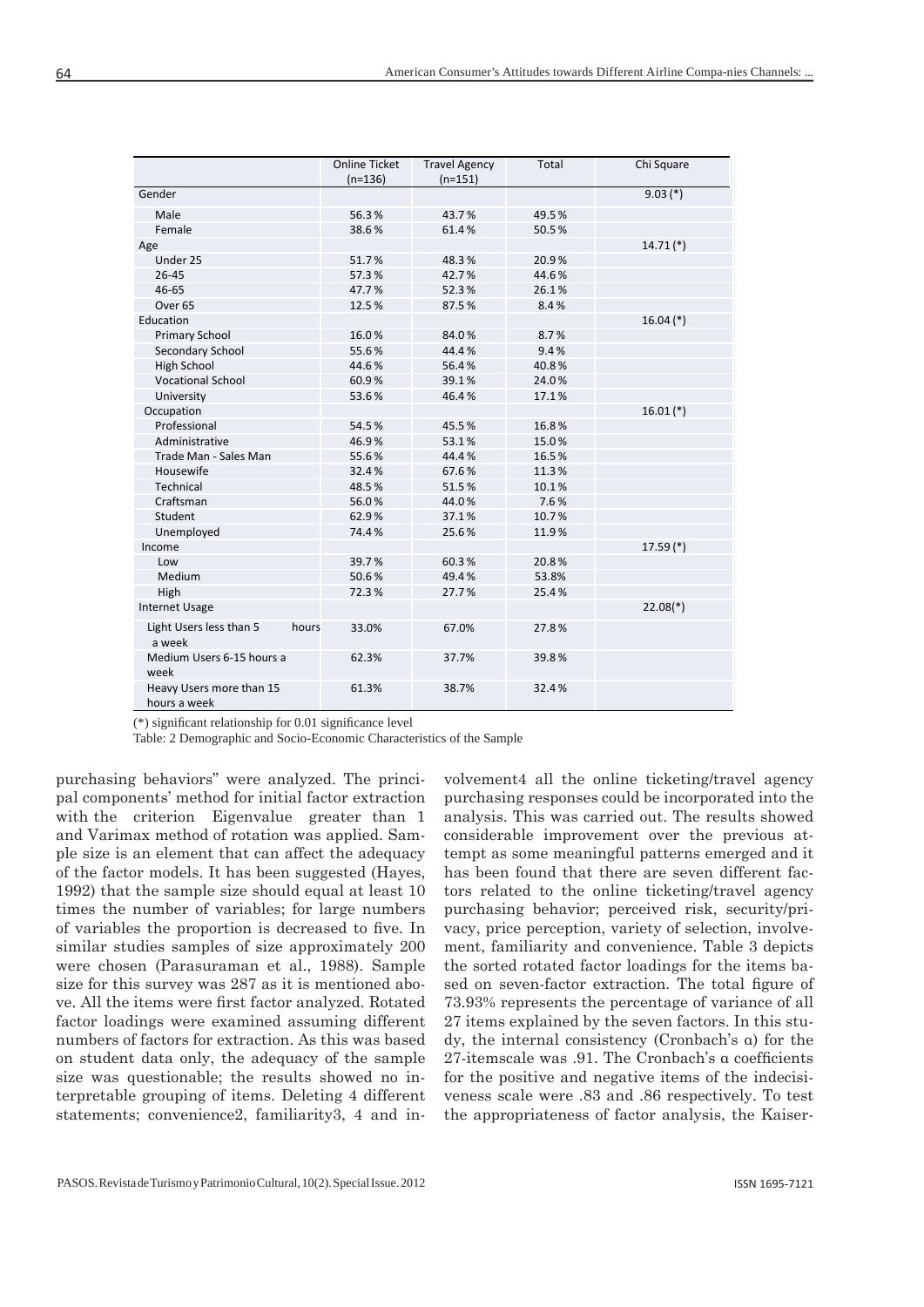|                                                                                | Factor Load | % of Variances |
|--------------------------------------------------------------------------------|-------------|----------------|
| <b>FACTOR 1: Perceived Risk</b>                                                |             | 20.339         |
| My monetary loss resulting from purchasing airline ticket                      | .806        |                |
| from the website is high.                                                      |             |                |
| I trust online web site more than traditional travel agent                     | .818        |                |
| My expected failure of service performance if I buy service                    | .771        |                |
| from the airline websites high                                                 |             |                |
| I do not think it is safe to buy service from the airline                      | .728        |                |
| website                                                                        |             |                |
| I feel the risk associated with buying from this airline                       | .779        |                |
| website is high                                                                |             |                |
| I feel that online purchases are risky because they may lead                   | .768        |                |
| to financial loss for me                                                       |             |                |
|                                                                                |             |                |
| <b>FACTOR 2: Security/Privacy</b>                                              |             | 15.967         |
| felt secure in providing personal information for<br>$\mathbf{I}$              | .914        |                |
| purchasing airline tickets online.                                             |             |                |
| Websites of airlines company has adequate security features.                   | .901        |                |
| I feel that my privacy is protected when I'm purchasing                        | .857        |                |
| ticket online.                                                                 |             |                |
| I trust airlines websites with respect to my credit card                       | .785        |                |
| information                                                                    |             |                |
| Assures me that I will not be placed on mass mailing lists.                    | .775        |                |
| Assures me that my personal information will not be shared                     | .690        |                |
| with marketing organizations.                                                  |             |                |
|                                                                                |             |                |
| <b>FACTOR 3: Price Perception</b>                                              |             | 13.71          |
| Airline website offer lower fares                                              | .921        |                |
| Travel agencies charges high services fees                                     | .943        |                |
| Airline websites have always special deals                                     | .825        |                |
| All ticket fares online/offline are basically the same in price                | .623        |                |
|                                                                                |             |                |
| <b>FACTOR 4: Convenience</b>                                                   |             | 8.54           |
| Airline websites stores are easy buying experiences (24/7/365)                 | .959        |                |
| working hours/days)                                                            | .954        |                |
| I always find online ticket purchase have more options than<br>travel agencies |             |                |
| I prefer travel agencies to buy tickets because of easiness to                 | .932        |                |
| purchase $(R)$                                                                 |             |                |
|                                                                                |             |                |
| <b>FACTOR 5: Involvement</b>                                                   |             | 6.96           |
| I am somewhat of an expert when it comes to finding                            | .911        |                |
| cheapest fares                                                                 |             |                |
| People think of me as a good source of finding information on                  | .899        |                |
| airline tickets                                                                |             |                |
| I enjoy giving people tips on how to find best deals on                        | .883        |                |
| internet                                                                       |             |                |
|                                                                                |             |                |
| <b>FACTOR 6: Variety of Choices</b>                                            |             | 3.95           |
| I find better selections in online travel websites                             | .648        |                |
| I buy tickets online because of wide selection of destination                  | .632        |                |
| I find many different ways to get my destination with online                   | .631        |                |
| reservations                                                                   |             |                |
|                                                                                |             |                |
| <b>FACTOR 7: Familiarity</b>                                                   |             | 4.42           |
| I buy airline ticket always online                                             | .761        |                |
| I am very familiar with the various online tickets websites                    | .722        |                |
|                                                                                |             |                |
| (R) reverse coding                                                             |             |                |

Table 3. Factors Affecting Online/Traditional Ticket Purchasing Behaviors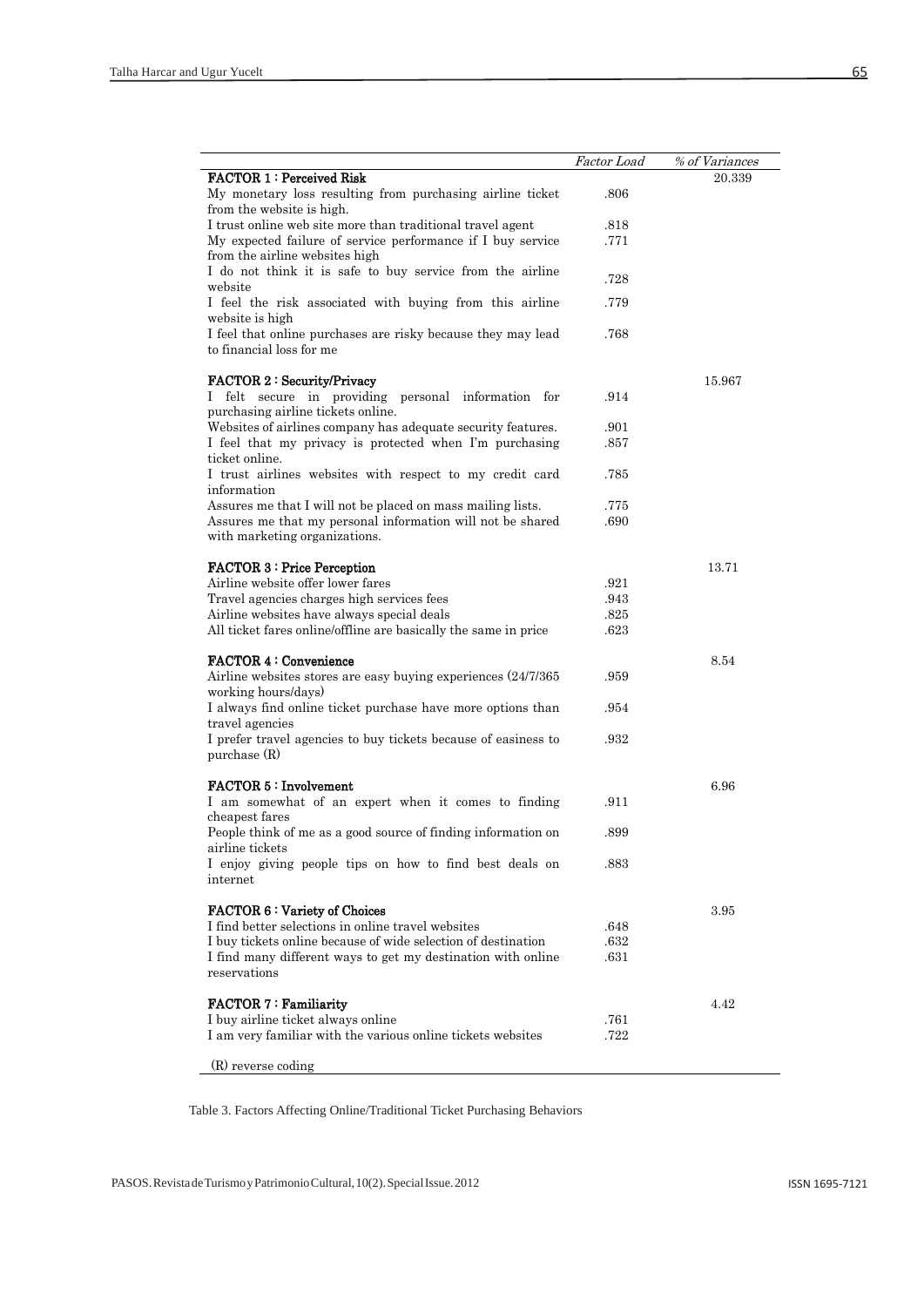Meyer-Olkin (KMO) measure of sampling adequacy was conducted. The KMO was 0.876, which is very close to the excellent level, 0.92. Bartlett's test of sphericity reveals significance at a level of 0.000  $(Chi-square = 7624.342)$ . The result supports the reliability and validity of the constructs.

The associations between willingness to buy online tickets, recommending buying tickets online, intention to buy in the future and factor effecting consumer behavior were tested by regression analysis. The results are analyzed to show that factors affecting buying behavior online contribute significantly and predict 0.849, 0.816 and 0.907 of the variation in willingness to buy online tickets, recommending buying tickets online, and intention to buy in the future respectively. We also examined the ANOVA values for the regression model in Table 2. All predictors except perceived risk and familiarity for willingness to buy, convenience, involvement and variety of selection for recommendation and perceived risk for intention to buy in the future have significant impact on online shopping.

another, to examine the attitudes and characteristics of customers of this new market segment. Online ticketing is offered by all airline companies. In this paper, consumer attitudes towards online purchasing for the airline industry are examined. Furthermore the purpose of this study is to examine the online ticket purchase behavior by using a conceptual model, which incorporates various factors (such as price perception, convenience, security/brand, perceived risk, involvement, familiarity, variety of selection) that assumed to influence the online ticket purchase behavior. A research model based on the above literature review of different factors related with the online purchase attitude is presented in Figure 1. As you can follow in Figure 1 the consequences of consumer attitude to an online tickets site is illustrated in this model. A variety of factors that might affect a consumer's overall trust are listed under five major sources of trust. Additionally, the mentioned factors affect the intention, willingness and recommendation of online ticket patronage.

|                    |                                             | R                         | $R^2$          |                      |
|--------------------|---------------------------------------------|---------------------------|----------------|----------------------|
|                    | Adjusted $\mathbb{R}^2$                     | Std Error of the Estimate |                |                      |
| Willingness to buy |                                             | 0.921                     | 0.849          | 0.845                |
|                    | .481                                        |                           |                |                      |
| Recommendation     |                                             | 0.903                     | 0.816          | 0.812                |
|                    | .603                                        |                           |                |                      |
| Intention to buy   |                                             | 0.952                     | 0.907          | 0.905                |
|                    | .337                                        |                           |                |                      |
|                    |                                             |                           |                |                      |
|                    |                                             | Willingness to buy        | Recommendation |                      |
|                    |                                             |                           |                | Intention to buy     |
| Model              | Perceived Risk                              | Significance              | Significance   | Significance<br>.211 |
|                    |                                             | .932<br>.000              | .000<br>.002   | .000                 |
|                    | Security/Privacy<br><b>Price Perception</b> | .000                      | .057           | .000.                |
|                    | Convenience                                 | .000                      | .750           | .000                 |
|                    | Involvement                                 | .000                      | .765           | .000                 |
|                    | Variety of Selection                        | .028                      | .393           | .003                 |

Table 4. Regression Model and ANOVA Summary for Willingness to Buy, Recommendation and Intention to Buy

#### **Conclusions and discussions**

Recognizing the enormous rise in the number of customers, who are buying airline tickets online during recent years, a number of airline companies are seeking to shift even more people to online ticketing. Airline companies are forced, in one way or

Regarding demographic differences in online/offline shopping preferences, our study results show consistency with those reported by Swinyard and Smith (2003). This research confirmed no relationship between willingness to buy airline tickets online and familiarity and perceived risk. It should be also noted that there was no evidence of relationship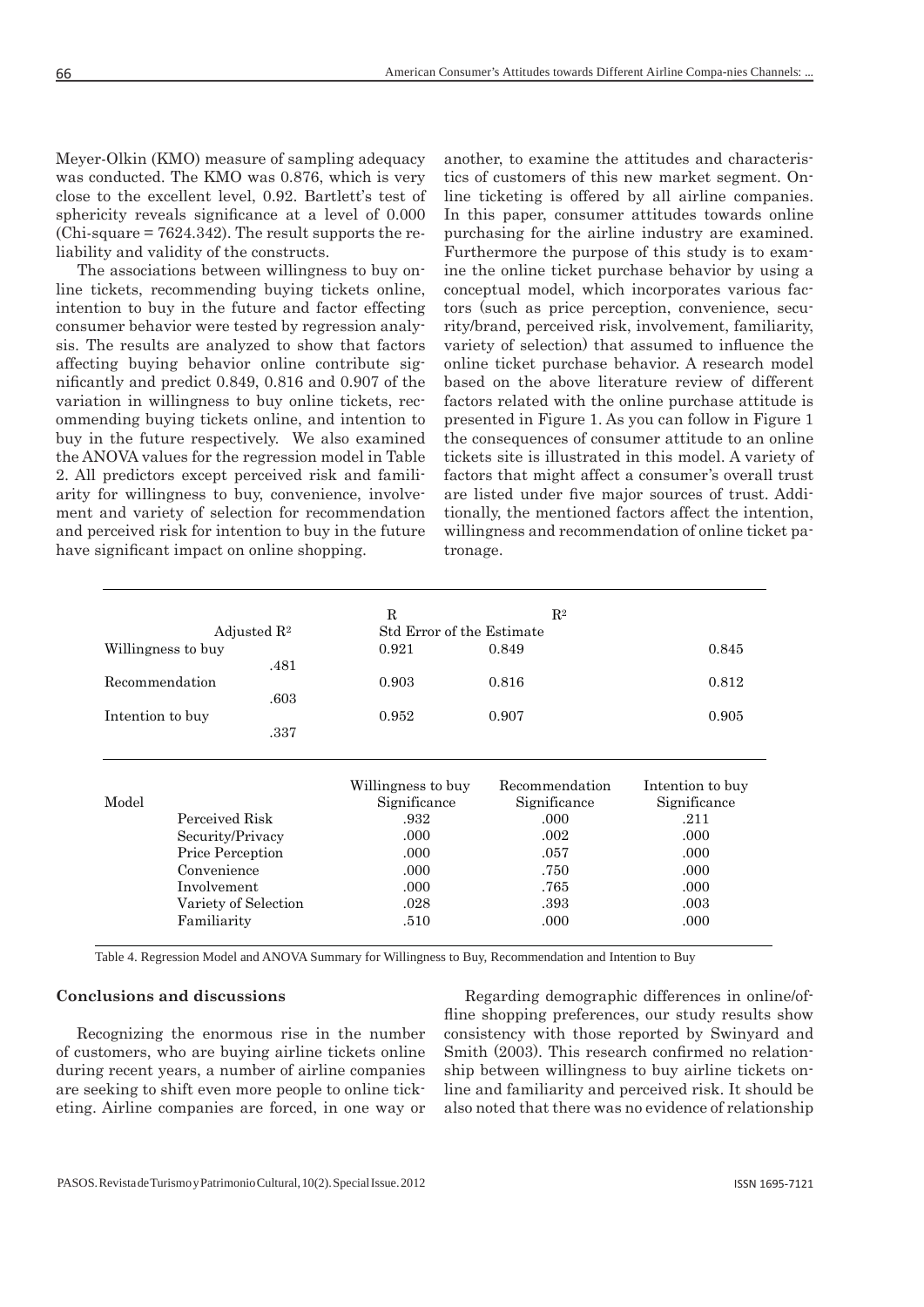between recommendation of buying airline tickets online and convenience, involvement and variety of selection.

This study presents us with a broad picture of level of preference of airline customers among the available distribution channels and sheds light on how airline companies should allocate resources among the different channels. The empirical study findings indicate that online transactions for airline industry will gain in importance and its use will accelerate at a faster rate in the coming years. As well, more hybrid travel arrangements will grow attractiveness across diverse population strata. The results also show significant differences in the selection criteria of airline companies' online customer and traditional customers. This empirical study also offers important policy suggestions to current airline company managers in the study area. The customer survey also showed that customer channel preferences are different from actual usage rates. An outline of online airline ticketing identified seven factors; perceived risk, security/privacy, price perception, variety of selection, involvement, familiarity and convenience.

The limitation in terms of location (Western Pennsylvania) and respondent profile may have affected the outcomes. Upcoming research might also look at conducting studies simultaneously in different countries, with more attention given to cultural differences and environmental factors.

#### **References**

Alam, Syed Shah and Norjoya Mohd Yasin

2010. "What factors influence online brand trust: Evidence from online tickets buyers in Malaysia". *Journal of Theoretical and Applied Electronic Commerce Research,* 5(3): 78-89.

Besette, Bob

2010. "10 Life changing benefits of the Internet age" *Communication*, 21st July. In http://workawesome.com/communication, pp 1-3.

Ha Hong-Youl and Helen Perks

2005. "Effects of consumer perceptions of brand experience on the Web: Brand familiarity, satisfaction and brand trust". *Journal of Consumer Behavior*, 4(6): 438-52, 2005.

Hamilton, Rebecca W. and D. V. Thompson

2007. "Is there a substitute for direct experience? Comparing consumer' preferences after direct and indirect product experiences". *Journal of Consumer Research*, 34: 546-555.

- Hayes, Bob E. 1992. *Measuring Customer Satisfaction Milwaukee*. ASQC.
- Imperia, Giovanna, Thomas C. O'Guinn and Elizabeth A. MacAdams
- 1985. "Family decision making role perceptions among Mexican-American and Anglo wives: a cross-cultural comparison". *Advances in Consumer Research*, 12: 71-74.
- Kara, Ali, José I. Rojas-Mendez, Orsay Kucukemiroglu and Talha Harcar
- 2009. "Consumer preferences of store brands: Role of prior experiences and value consciousness". *Journal of Targeting, Measurement and Analysis of Marketing*, 17(2): 127-137.
- Kim, Lisa Hyunjung, Haikin Qu and Dong Jim Kim
- 2009. "A study of perceived risk and risk prediction of purchasing air tickets online". *Journal of Travel and Tourism Marketing*, 26: 203-224.
- Ko, Hanjun, Jaemin Jung, Joo Young Kim and Sung Wook Shim
- 2004. Cross-cultural differences in perceived risk of online shopping. *Journal of Interactive Advertising*, 4(2). Retrieved December 16, 2007, from http ://www.j iad.org/vol4/no2/ko .
- Kolsaker, Ailsa, Liz Lee-Keiley and Pul Ching Choy
- 2004. "The reluctant Hong Kong consumer: Purchasing travel online". *Journal of Consumer Studies*, 28: 295-304.
- Law, Rob and Rita Leung
- 2000. "A Study of airlines online reservation services on the internet". *Journal of Travel Research*, 39(2): 202-211.
- Lee, Zu-Hsu and Kuangnen Cheng
- 2010. "Predictors of customer preference for online versus offline air travel booking". *Tourism Review International*, 13: 183-200.
- Lim Yet Mee, Yap Ching Seng, Lau Teck Chai.
- 2010. "Online search and buying behaviour: Malaysian experience**".** *Canadian Social Science,* 6(4); pp. 154-167.
- Manzano, José I Castillo and Valpuesta Lourdes López
- 2009. "The decline of the traditional travel agent model". *Transportation Research. Part E, Logistics & Transportation Review,* 46(5): 639.
- Parasuraman, A., Valarie A. Zeithaml, and Leonard L. Berry.
- 1985. "Conceptual model of service quality and its implications for further research". *Journal of Marketing,* 49(Fall): 41-50.
- Ruiz-Mafe, Carla, Silvia Sanz-Bias and Joaquin Aldas-Manzonma
- 2009. "Drivers and barriers to online airline ticket